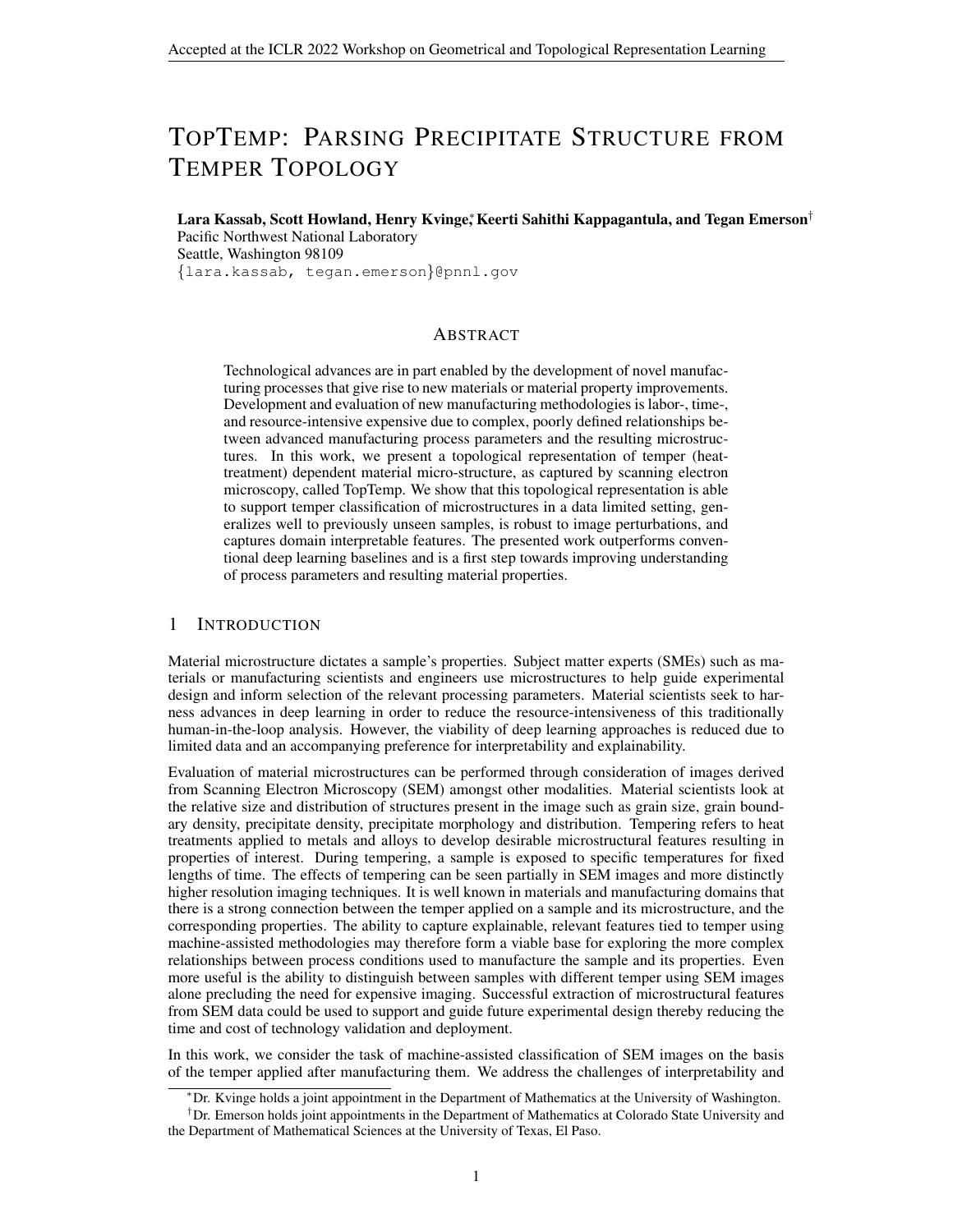<span id="page-1-0"></span>

(c) Example image crop for T6 temper condition.

Figure 1: An example image crop for each temper condition ("as extruded", T5, T6), the lowerstar filtations (for threshold values 0 , 0.25, 0.5, and 0.75), and the resulting persistence diagrams.

explainability using topological representation of SEM images paired with sparse support vector machines. The topological features are benchmarked against conventional convolutional neural networks applied to the SEM images directly. Models are trained on limited data and evaluated on larger collections of images derived from previously unseen material samples to simulate a traditional human-in-the-loop, data-limited analysis scenario. We show that a topological representation outperforms learned features for temper classification, generalizes better to unseen experiments, and is more robust to noise.

## 2 BACKGROUND

#### 2.1 SHEAR ASSISTED PROCESSING EXTRUSION MANUFACTURING

In this work, we consider AA7075 (aluminum) tubes produced using a novel solid phase processing technique called Shear Assisted Processing Extrusion [Whalen et al.](#page-4-0) [\(2021a;](#page-4-0)[b\)](#page-4-1). During ShAPE manufacturing, a rotating die impinges on a stationary billet housed in an extrusion container with a coaxial mandrel. Due to the shear forces applied on the billet as well as the friction at the tool/billet interface, the temperature increases, and the billet material is plasticized. As the tool traverses into the plasticized material at a predetermined feed rate, the billet material emerges from a hole in the extrusion die to form the tube extrudate.

The ShAPE technology has been able to produce tubes from AA7075 that possess material properties that have been previously unachievable. At present, however, only nascent models exist for simulating the microstructures resulting from ShAPE and any subsequent tempering. As a newly developed manufacturing methodology with emerging first principles models, there are a limited number of ShAPE experiments from which to learn about these fundamental relationships.

AA7075 sample tubes considered in this work are produced using a variety of ShAPE processing parameters including feed rate and die rotation rate (spindle speed). Different sections of the extruded sample are then tempered to T5 and T6 conditions to understand the evolution of as-extruded microstructures and resulting properties as a consequence of the heat treatment. Images are taken, using SEM at a magnification of 500X, of samples for each of the three possible tempered states: "as extruded" (e.g. pre-temper), T5, and T6. Each sample also corresponds to measurable material properties that will be considered in future work.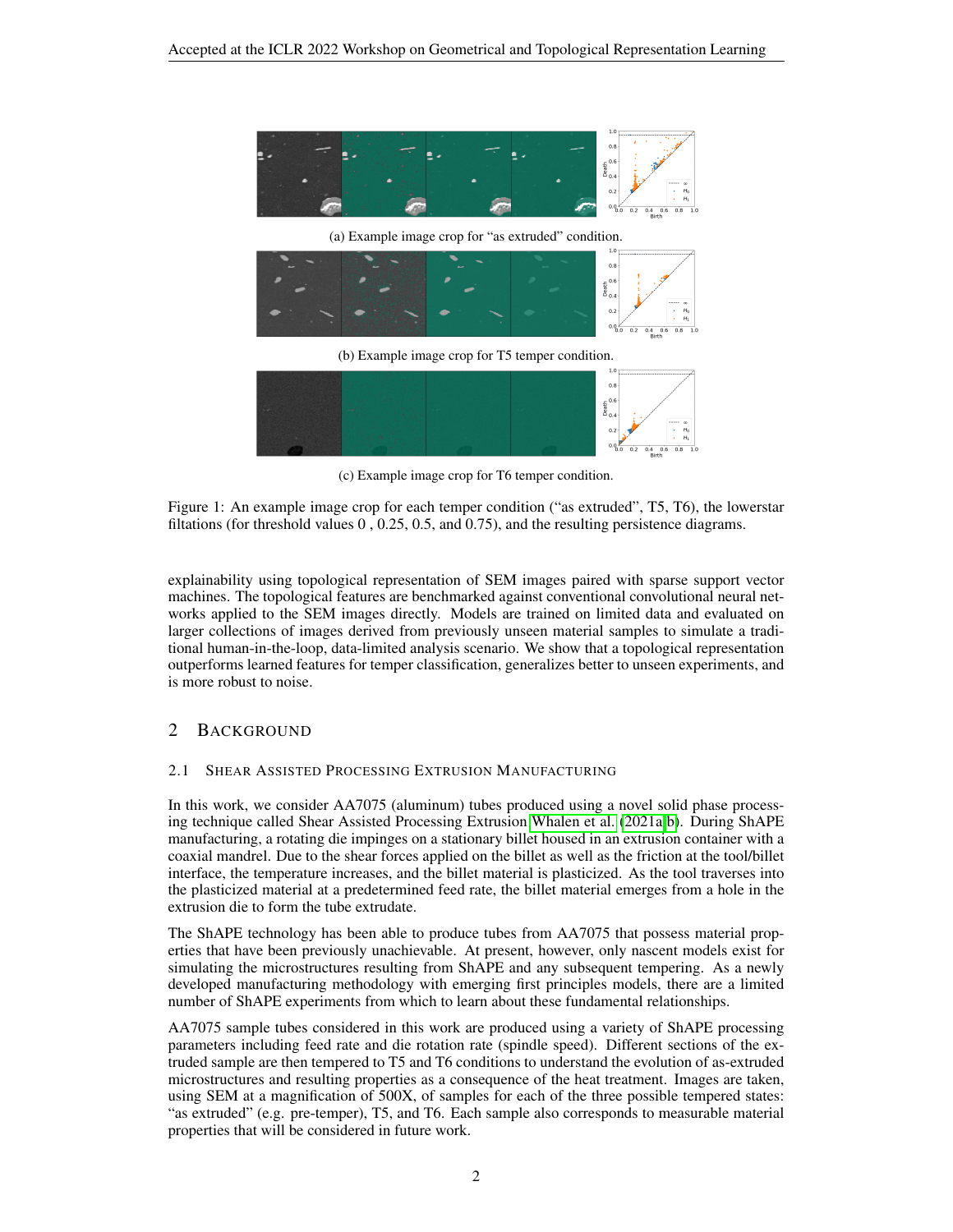#### <span id="page-2-0"></span>2.2 PERSISTENT HOMOLOGY

*Persistent homology* is a popular tool from algebraic topology used to study shapes of datasets [Edels](#page-4-2)[brunner et al.](#page-4-2) [\(2000\)](#page-4-2). It tracks the birth and death of topological features particularly  $k$ -dimensional holes (connected components, loops, voids, etc.) along a nested sequence of topological spaces. The k-dimensional holes of a topological space X are encoded in an algebraic structure called the  $k$ -th homology group of X denoted by  $H_k(X)$ . Considering a filtration of the spaces, the birth and death of the homological features can be encoded in a *persistence diagram*.

*Lower star filtration* (LSF), or *sublevel set filtration*, is a technique for gridded/pixel data where the nested sequence of topological spaces are constructed based on the function value at each pixel. It constructs a sparse distance matrix in which every pixel in the image is a vertex, and every vertex is connected to its 8 adjacent neighboring pixels where the distance between two adjacent pixels is defined to be the maximum of their values [Tralie et al.](#page-4-3) [\(2018\)](#page-4-3). Furthermore, a pixel appears in the filtration only when its value is less than the specified filtration threshold.

## 3 TECHNICAL APPROACH AND EXPERIMENTAL DESIGN

Conversations with material science SMEs revealed that SEM images of AA7075 samples produced using ShAPE manufacturing have multiple significant features such as grain boundary density, precipitate density and morphology as well as void size and distribution. Of these, precipitate morphology and topology are known to be the most affected as a result of the tempering process. In total there are approximately 30 AA7075 tubes manufactured using ShAPE that were considered in this study. These samples came from different combinations of process parameters prior to being tempered. Each experimental sample is subdivided and certain subsections are tempered to T5 or T6 conditions. SEM images were taken for each of the AA7075 tubes that can give rise to numerous smaller, cropped SEM images.

The cropped grayscale SEM images, chosen to be size  $128 \times 128$ , can be considered as bounded, 2-dimensional functions and therefore can be summarized by their sublevelset topology as described in Section [2.2.](#page-2-0) Based on the characteristics used by SMEs we focus on the 1-dimensional homology of the grayscale images. Example image crops for each temper condition are shown in the leftmost plots of Figure [1.](#page-1-0) In addition, Figure [1](#page-1-0) showcases the lower star filtation<sup>[1](#page-2-1)</sup> and resulting persistence diagrams for each example. For each example of the LSF at a given threshold, the green pixels are those which form the simplicial complex at the indicated threshold. A finer scale of filtration thresholds are provided in Appendix [A.](#page-4-4)

For each SEM image crop, we create a  $10 \times 10$  pixel persistence image [Adams et al.](#page-4-5) [\(2017\)](#page-4-5) that is then vectorized and used as the input into a sparse support vector machine (SSVM) classifier. There are three temper classes considered: "as extruded", T5, and T6. The SSVM classifier is trained using a one versus rest approach resulting in three dividing hyperplanes<sup>[2](#page-2-2)</sup>. We refer to the process of applying an SSVM classifier to topological features extracted using the LSF to temperdependent micro-structure as *TopTemp*. As a benchmark, we compare the performance of an SSVM applied to our explainable topological representation to a convolutional neural network<sup>[3](#page-2-3)</sup> applied to the cropped SEM images directly. Both models are trained using the same train/test split consisting of 50 random SEM image crops from each temper class for training and 475 random crops from each class for testing. Train/test crops are drawn from disjoint sets of samples to evaluate model generalization. We also create a second test set by adding random Gaussian noise to the original test set with different values of variance to evaluate model robustness.

<span id="page-2-1"></span><sup>&</sup>lt;sup>1</sup>We use Ripser's [Tralie et al.](#page-4-3) [\(2018\)](#page-4-3) implementation of LSF and for persistence images we use Gaussian distributions and weighting functions depending on vertical persistence coordinates.

<span id="page-2-2"></span><sup>2</sup>We use Scikit-learn [Pedregosa et al.](#page-4-6) [\(2011\)](#page-4-6) implementation of Linear SVM, *LinearSVC*, with l1-penalty and squared hinge loss. We search over different values of regularization parameter  $10^{-3}$ ,  $10^{-2}$ ,  $10^{-1}$ , and 1.

<span id="page-2-3"></span><sup>&</sup>lt;sup>3</sup>We fine tune a pre-trained ResNet18 [He et al.](#page-4-7) [\(2016\)](#page-4-7); [Marcel & Rodriguez](#page-4-8) [\(2010\)](#page-4-8) model on the 50 samples from each temper class.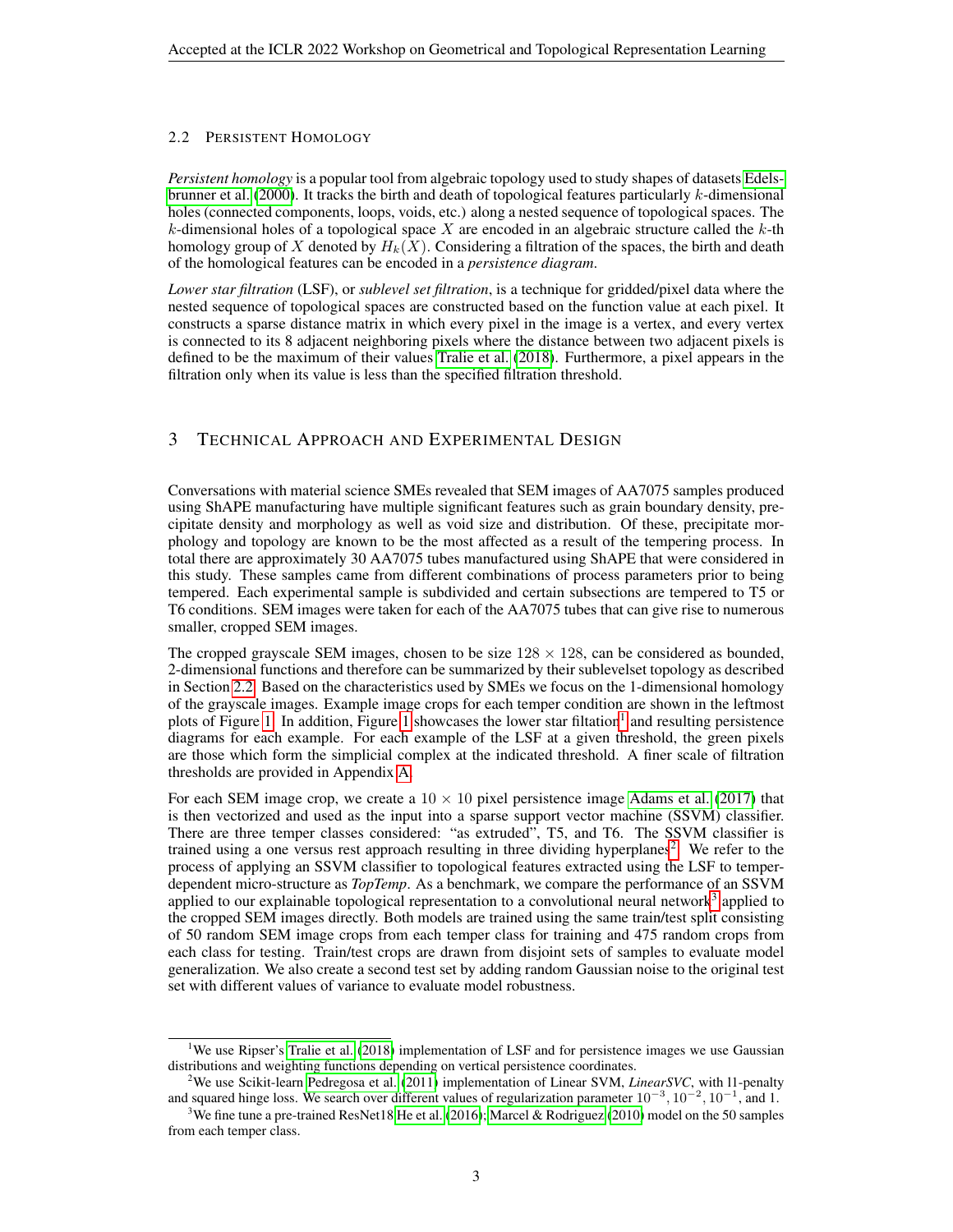<span id="page-3-0"></span>

Figure 2: The classification test accuracies for *TopTemp* and ResNet18 for different levels of Gaussian noise are shown in the leftmost plot. The confusion matrices for Gaussian noise variance 0.0005 are shown for *TopTemp* SSVM (middle) and the fine tuned ResNet18 model (right).

## 4 EXPERIMENTAL RESULTS

Our core results are summarized in Figure [2.](#page-3-0) In the leftmost plot, we show the model accuracies as a function of the additive Gaussian noise with mean 0 and different variance values (for pixel scale [0, 1]) for both the *TopTemp* model and the fine-tuned ResNet18 model. Across all noise levels, including noise-free, *TopTemp* outperforms the ResNet18 model. As seen in Figure [2,](#page-3-0) the ResNet18 model's performance drops off rapidly and then stabilizes at approximately the same model accuracy as the worst *TopTemp* accuracy. The two confusion matrices to the right of the plot in Figure [2](#page-3-0) provide a more detailed perspective on the model performances for the 0.0005 additive Gaussian noise test set where there is the greatest discrepancy in model performance.

All errors from the *TopTemp* model come from misclassification of "as extruded" or T5 samples as T6 samples. Alternatively, the ResNet18 model fails by roughly splitting the T5 samples across the other two classes as well as a substantial number of "as extruded" samples into T6. As can be seen in the leftmost images of Figure [1,](#page-1-0) T6 images can present with a structure that strongly resembles Gaussian noise. Therefore, it is reasonable to assume that a model built on features capturing meaningful structure would have a failure mode where "as extruded" or T5 samples would be classified as T6 in the presence of additive white noise. This is strongly suggestive that *TopTemp* captures meaningful, interpretable, and more robust features than the ResNet18 model. The pattern is maintained across all noise levels.

In addition to outperforming the ResNet18 model, the SSVM classifier applied to *TopTemp* features yields a second level of explainability. Appendix [B](#page-4-9) shows reshaped SSVM weight vectors for each of the dividing hyperplanes. From the dividing hyperplane weights it can be seen that the most important regions of the topological representation for differentiating T6 crops from the other classes are those that correspond to low persistence features, e.g. small, low contrast precipitates. Similar relationships, consistent with SME descriptions, can be seen by observing the average topological representations shown in Appendix [C.](#page-6-0)

## 5 CONCLUSIONS AND FUTURE WORK

In this work, we have presented a novel approach for using a topological representation for temper classification for SEM images of AA7075 tube samples produced using the innovative ShAPE manufacturing process. The developed technique, called *TopTemp*, is able to achieve superior temper classification accuracy relative to a conventional deep learning architecture. Additionally, *TopTemp* is able to maintain its superior classification accuracy when tested on a large collection of images corresponding to previously unseen material samples. Finally, *TopTemp* performance is less impacted when evaluated on test images corrupted by noise as observed in Figure [2.](#page-3-0) The misclassification that occurs in the presence of noise is explainable and further reflects that topological representations capture domain relevant structure.

This work provides a valuable first step for demonstrating the ability to parse precipitate structure using domain-relevant, explainable features based on temper topology. Building on this foundation, in future work we explore the utility of topological features for connecting additional process parameters to the material properties of samples they produce. Successful use of topological features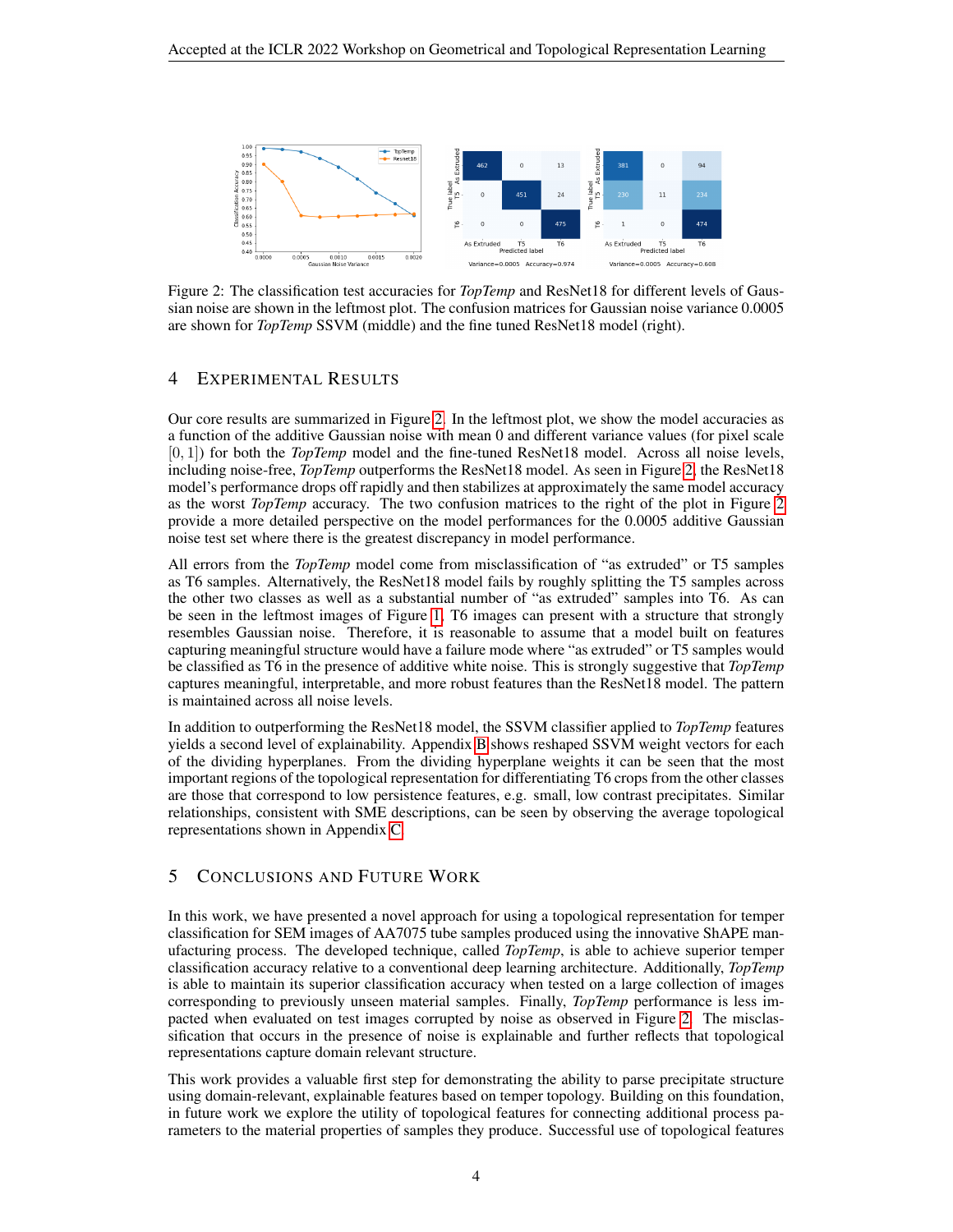for relating process parameters to material properties would provide a robust, generalizable method that could be used to inform and explain future experimental design.

#### **REFERENCES**

- <span id="page-4-5"></span>Henry Adams, Tegan Emerson, Michael Kirby, Rachel Neville, Chris Peterson, Patrick Shipman, Sofya Chepushtanova, Eric Hanson, Francis Motta, and Lori Ziegelmeier. Persistence images: A stable vector representation of persistent homology. *Journal of Machine Learning Research*, 18, 2017.
- <span id="page-4-2"></span>Herbert Edelsbrunner, David Letscher, and Afra Zomorodian. Topological persistence and simplification. In *Proceedings 41st annual symposium on foundations of computer science*, pp. 454–463. IEEE, 2000.
- <span id="page-4-7"></span>Kaiming He, Xiangyu Zhang, Shaoqing Ren, and Jian Sun. Deep residual learning for image recognition. In *Proceedings of the IEEE conference on computer vision and pattern recognition*, pp. 770–778, 2016.
- <span id="page-4-8"></span>Sébastien Marcel and Yann Rodriguez. Torchvision the machine-vision package of torch. In *Proceedings of the 18th ACM International Conference on Multimedia*, MM '10, pp. 1485–1488, New York, NY, USA, 2010. Association for Computing Machinery. ISBN 9781605589336. doi: 10.1145/1873951.1874254. URL <https://doi.org/10.1145/1873951.1874254>.
- <span id="page-4-6"></span>Fabian Pedregosa, Gael Varoquaux, Alexandre Gramfort, Vincent Michel, Bertrand Thirion, Olivier ¨ Grisel, Mathieu Blondel, Peter Prettenhofer, Ron Weiss, Vincent Dubourg, et al. Scikit-learn: Machine learning in python. *the Journal of machine Learning research*, 12:2825–2830, 2011.
- <span id="page-4-3"></span>Christopher Tralie, Nathaniel Saul, and Rann Bar-On. Ripser. py: A lean persistent homology library for python. *Journal of Open Source Software*, 3(29):925, 2018.
- <span id="page-4-0"></span>Scott Whalen, Matthew Olszta, Md. Reza-E-Rabby, Timothy Roosendaal, Tianhao Wang, Darrell Herling, Brandon Scott Taysom, Sarah Suffield, and Nicole Overman. High speed manufacturing of aluminum alloy 7075 tubing by shear assisted processing and extrusion (shape). *Journal of Manufacturing Processes*, 71:699–710, 2021a. ISSN 1526-6125. doi: https://doi.org/10.1016/j. jmapro.2021.10.003. URL [https://www.sciencedirect.com/science/article/](https://www.sciencedirect.com/science/article/pii/S1526612521007258) [pii/S1526612521007258](https://www.sciencedirect.com/science/article/pii/S1526612521007258).
- <span id="page-4-1"></span>Scott Whalen, Md. Reza-E-Rabby, Tianhao Wang, Xiaolong Ma, Timothy Roosendaal, Darrell Herling, Nicole Overman, and Brandon Scott Taysom. Shear assisted processing and extrusion of aluminum alloy 7075 tubing at high speed. In *Light Metals 2021*, pp. 277–280, 2021b.

## <span id="page-4-4"></span>A *TopTemp* FINE-SCALE THRESHOLDING

In Figure [3,](#page-5-0) we showcase the lower star image filtrations for a finer choice of thresholds. We observe from the persistence diagrams that the "as extruded" SEM sample contains persistent 1-dimensional homological features corresponding to high contrast patches compared to the T6 SEM sample with no high contrast patches. Indeed, the T5 SEM sample lies in the middle of both cases with not-sohigh contrast patches.

## <span id="page-4-9"></span>B SSVM FEATURE IMPORTANCE

In Figure [4,](#page-5-1) we showcase the resulting reshaped sparse SSVM weight vectors indicating the most important regions in the persistence images that differentiate each class from the rest. We observe that persistent 1-dimensional homological features distinguish the "as extruded" class from the rest. In contrast, early low-persistence 1-dimensional homological features identify the T6 class from the rest.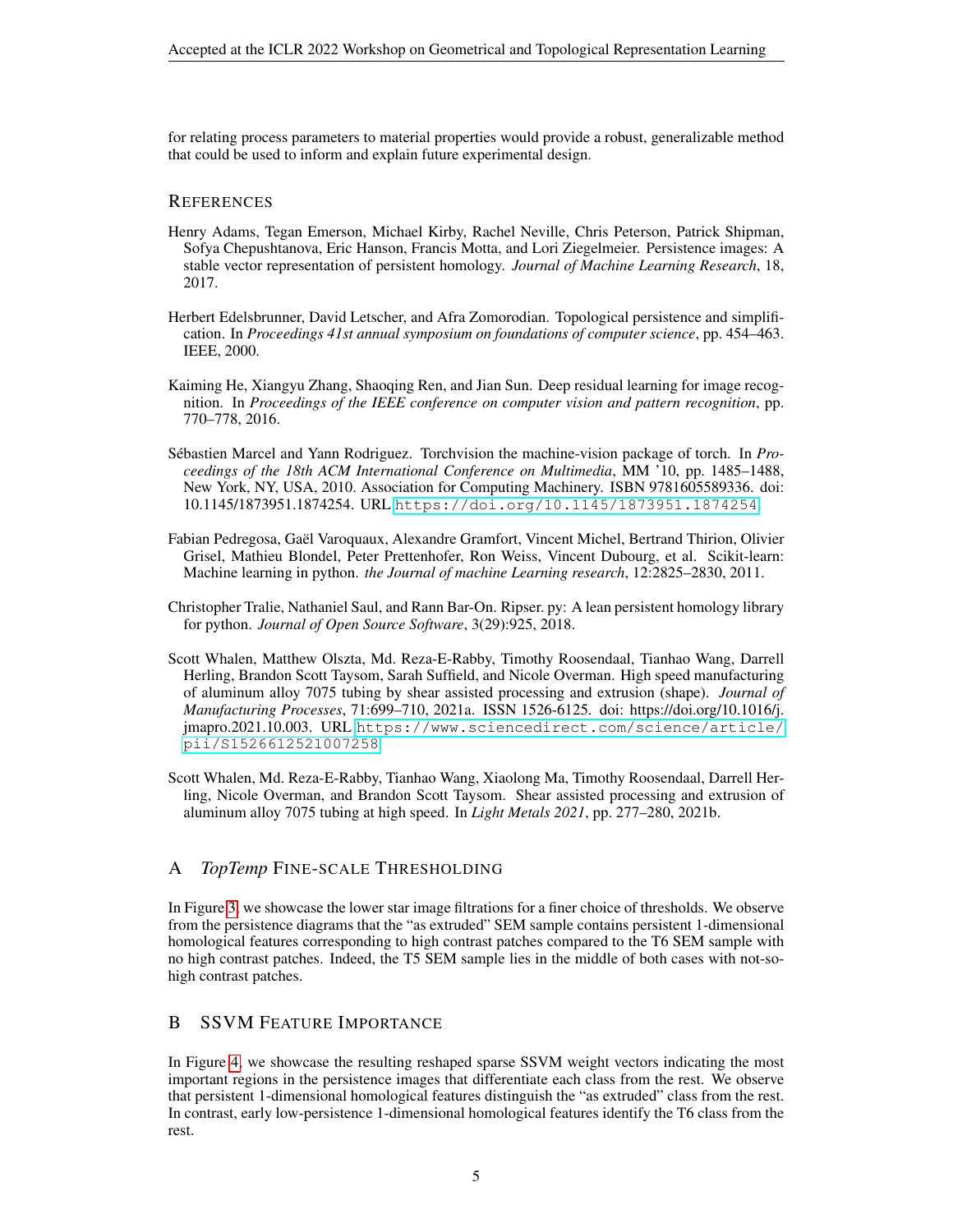<span id="page-5-0"></span>

 $0.2$ 

 $H_0$ <br> $H_1$ 

 $0.\overline{4}$  0.6 0.8 1.0<br>Birth

 $0.0$ 

 $0.2$ 

(c) Example image crop for T6 temper condition.

Figure 3: An example image crop for each temper condition ("as extruded", T5, T6), the lowerstar filtations (for threshold values  $0, 0.1, 0.2, \cdots, 0.9$ ), and the resulting persistence diagrams.

<span id="page-5-1"></span>

Figure 4: The reshaped SSVM weight vectors for each of the dividing hyperplanes for each class using a one versus rest approach: (left) "as extruded"; (middle) T5; (right) T6.